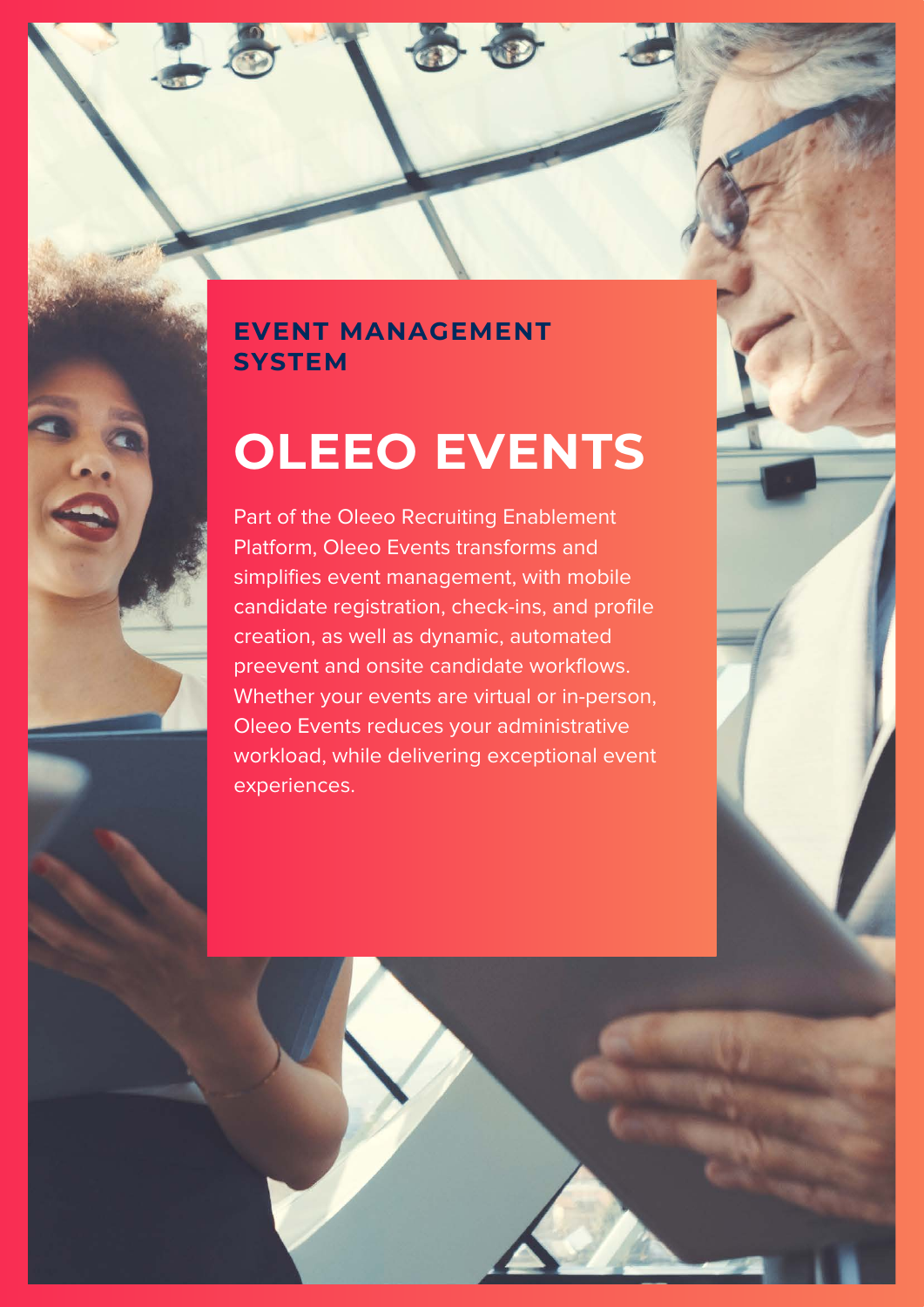# **Oleeo Events: Core Product**

| <b>CAPABILITY</b>                            | <b>DESCRIPTION</b>                                                                                                                                                                 |
|----------------------------------------------|------------------------------------------------------------------------------------------------------------------------------------------------------------------------------------|
|                                              |                                                                                                                                                                                    |
| <b>Event Management</b>                      | Create and manage virtual and in person recruiting events                                                                                                                          |
| <b>Automated Workflows</b>                   | Automate pre-event and onsite candidate registration with tailored and<br>dynamic workflows                                                                                        |
| <b>Registration Form Builder</b>             | Choose from pre-built templates or build your own registration forms                                                                                                               |
| <b>Event Mobile App</b>                      | Leverage the Oleeo Events mobile app                                                                                                                                               |
| <b>Candidate Registration</b><br>& Check In  | Empower candidates to register, upload documents, check in from any device<br>(including via text or QR code)                                                                      |
| <b>Candidate</b><br><b>Communication Hub</b> | Provide candidates with a private page of their own that delivers all their registration<br>history and allows self service actions like time slot scheduling or survey completion |
| <b>Automated</b><br><b>Communications</b>    | Automate candidate communications and wait list administration                                                                                                                     |
| <b>Event Surveys</b>                         | Deliver post-event surveys to candidates                                                                                                                                           |
| <b>User Profiles</b>                         | Create a range of user profiles to manage all your recruitment and administration<br>activities                                                                                    |
| <b>Privacy &amp; Security</b>                | Oleeo is accredited to ISO 27001:2013 and independently audited every six months<br>by BSI                                                                                         |
| <b>Dashboards</b>                            | Configure and access personal dashboards, containing a variety of widgets, including<br>graphs, table lists, and quick links                                                       |
| <b>Reporting</b>                             | Create and schedule reports                                                                                                                                                        |

# **Oleeo Events: Add-On Modules**

**Oleeo Events includes the following optional Add-On Module:**